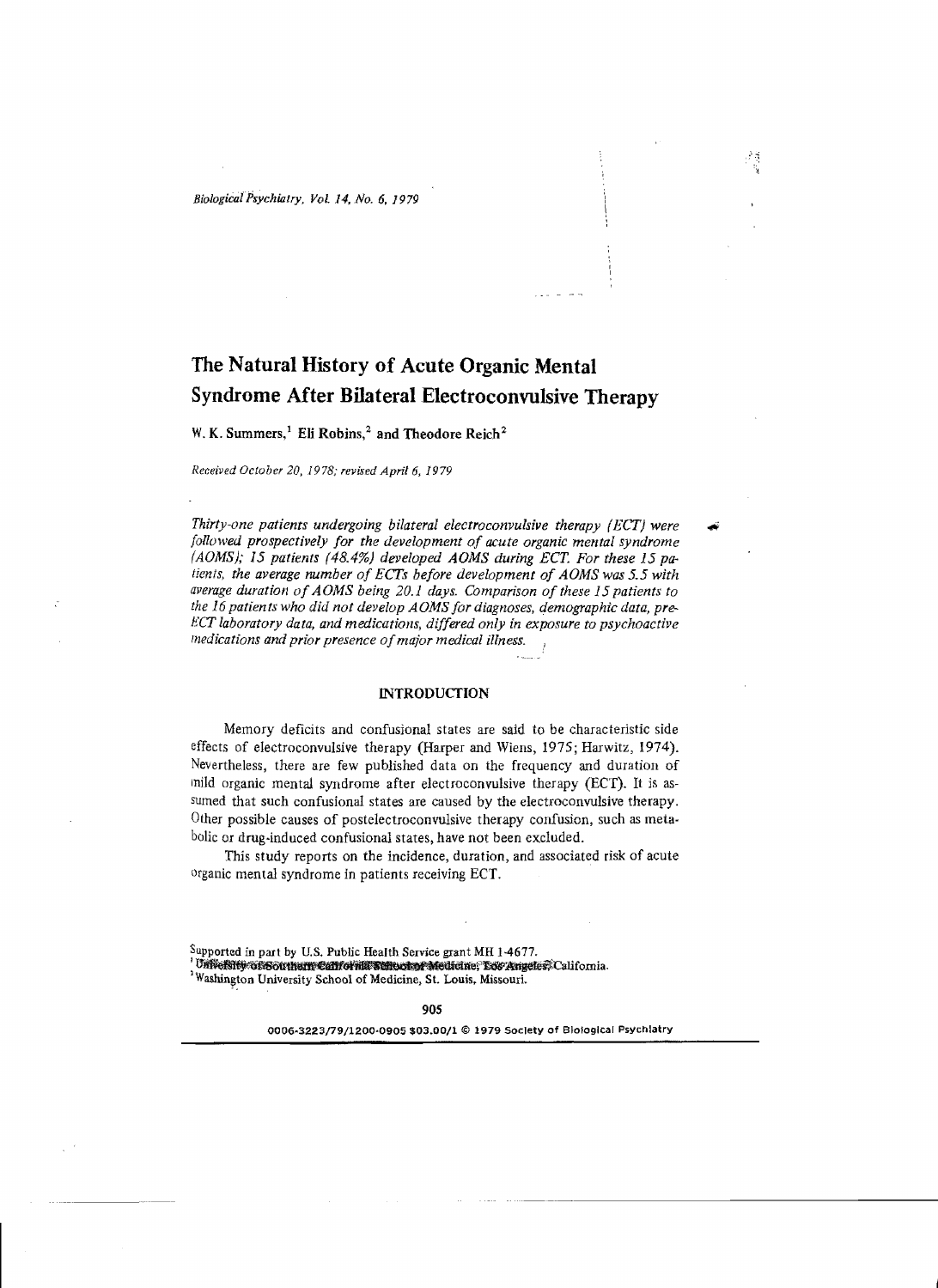## **METHOD**

Thirty-one randomly selected patients undergoing bitemporal electroconvulsive shock treatments at Renard Hospital (St. Louis, Missouri) agreed to parti· cipate in this study. All subjects were older than 16 years and before treatment were medically screened with an electrocardiogram, spine radiographs, complete blood count, serum electrolyte, blood urea nitrogen, and serum glucose, calcium, phosphorus. glutamic-oxaloacetic transaminase, lactic dehydrogenase, bilirubin, alkaline phosphatase, and creatine phosphokinase. All 31 subjects were inter· viewed before initiation of ECT and a minimum of four times after initiation of lherapy. The initial interview consisted of a routine medical history and a stan· dardized research questionnaire based on psychiatric diagnostic criteria of Feighner *et al.* (1972). By the diagnostic method of Feighner *et al.*, it is possible for the same individual to have more than one psychiatric diagnosis (Robins et al., 1977). Standardized evaluation of orientation, recent memory, and remote memory was done initially and on each follow-up visit. The method used was that of Irving et al. (1970). Memory testing of all subjects was done  $30 - 36$  hr after every second ECT (second, fourth, sixth, etc.) and the last ECT. Subjects who developed confusion were tested daily until the acute organic mental syndrome (AOMS) cleared or the patient was discharged from the hospital. Charts were reviewed for observations of confusion, disorientation, or other symptoms of organic mental syndrome. Exposure to psychoactive drugs was estimated by means of drug risk number (DRN) calculation. The DRN method is described in detail elsewhere (Summers, 1978). Essentially, the higher the DRN number, the greater the exposure to drugs known to induce or enhance anticholinergic organic mental syndromes.

The terms post-ECT confusion and AOMS are used interchangeably in this paper. Acute organic mental syndrome was defined in this study by the presence of either of the following: (i) Acute deterioration of intellectual functioning as measured by "names learning" and remote memory test (Irving et al.. 1970); or (ii) Acute loss of orientation to time (greater than 3 days error), place. or person. The term "delirium" was reserved for patients who met criteria for AOMS and had two of the following: delusions, hallucinations, depersonaliza· tion, rapid fluctuation of affect, or bizarre psychomotor activity.

ECT procedure was bifrontal with seizure precipitated by a Reiter MOLAC Il electroshock device. A 60-cycle a-c flow set at "low" milliamperage at  $105$ 125 V for  $1.0 - 2.0$  sec between bifrontal electrodes was usually adequate to induce a grand mal seizure. Pre-ECT medications were: atropine, 1.0 mg subcutaneously (30-60 min before treatment); methohexital, 0.3 mg/lb iv; and succinylcholine. 0.2 mg/lb iv (Pitts, 1972). Only three subjects received pretreatment oxygen. Duration of seizures were  $15-30$  sec.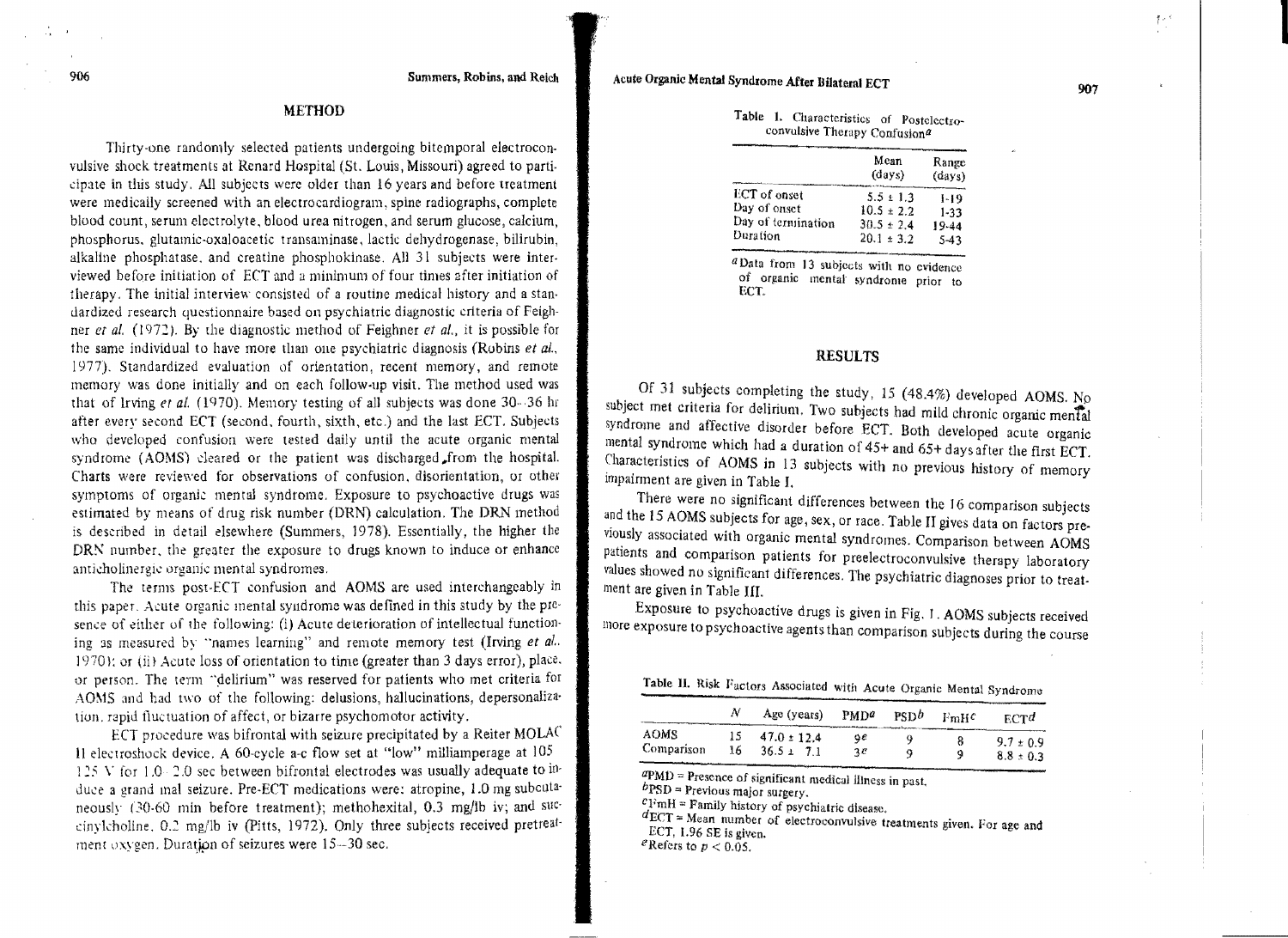|                    | Mean<br>(days) | Range<br>(days) |  |
|--------------------|----------------|-----------------|--|
| ECT of onset       | $5.5 \pm 1.3$  | 1-19            |  |
| Day of onset       | $10.5 \pm 2.2$ | $1-33$          |  |
| Day of termination | $30.5 \pm 2.4$ | 19-44           |  |
| Duration           | $20.1 \pm 3.2$ | $5 - 43$        |  |

Table l. Characteristics of Postclectroconvulsive Therapy Confusion<sup>a</sup>

*a*Data from 13 subjects with no evidence of organic mental syndrome prior to ECT.

### RESULTS

Of 31 subjects completing the study, 15 (48.4%) developed AOMS. No subject met criteria for delirium. Two subjects had mild chronic organic mental syndrome and affective disorder before ECT. Both developed acute organic mental syndrome which had a duration of  $45+$  and  $65+$  days after the first ECT. Characteristics of AOMS in 13 SUbjects with no previous history of memory impairment are given in Table I.

There were no significant differences between the 16 comparison subjects and the 15 AOMS subjects for age, sex, or race. Table II gives data on factors previously associated with organic mental syndromes. Comparison between AOMS patients and comparison patients for preelectroconvulsive therapy laboratory values showed no Significant differences. The psychiatric diagnoses prior to treatment are given in Table III.

Exposure to psychoactive drugs is given in Fig. 1. AOMS subjects received 1110re exposure to psychoactive agents than comparison subjects during the Course

|                           |            | Table 11. KISK Pactors Associated with Acute Organic Mental Syndrome |          |      |      |                                |
|---------------------------|------------|----------------------------------------------------------------------|----------|------|------|--------------------------------|
|                           | Ν          | Age (years) $PMDa$                                                   |          | PSDb | FmHC | $_{\text{RCT}}$                |
| <b>AOMS</b><br>Comparison | 15.<br>16. | $47.0 \pm 12.4$<br>$36.5 \pm 7.1$                                    | ٩e<br>30 | q    | 9    | $9.7 \pm 0.9$<br>$8.8 \pm 0.3$ |

Table II. Risk Fact

 $aPMD$  = Presence of significant medical illness in past.

 $bPSD$  = Previous major surgery.

 $c$ FmH = Family history of psychiatric disease.

 $d_{\text{ECT}}$  = Mean number of electroconvulsive treatments given. For age and ECT, 1.96 SE is given.

eRefers to  $p < 0.05$ .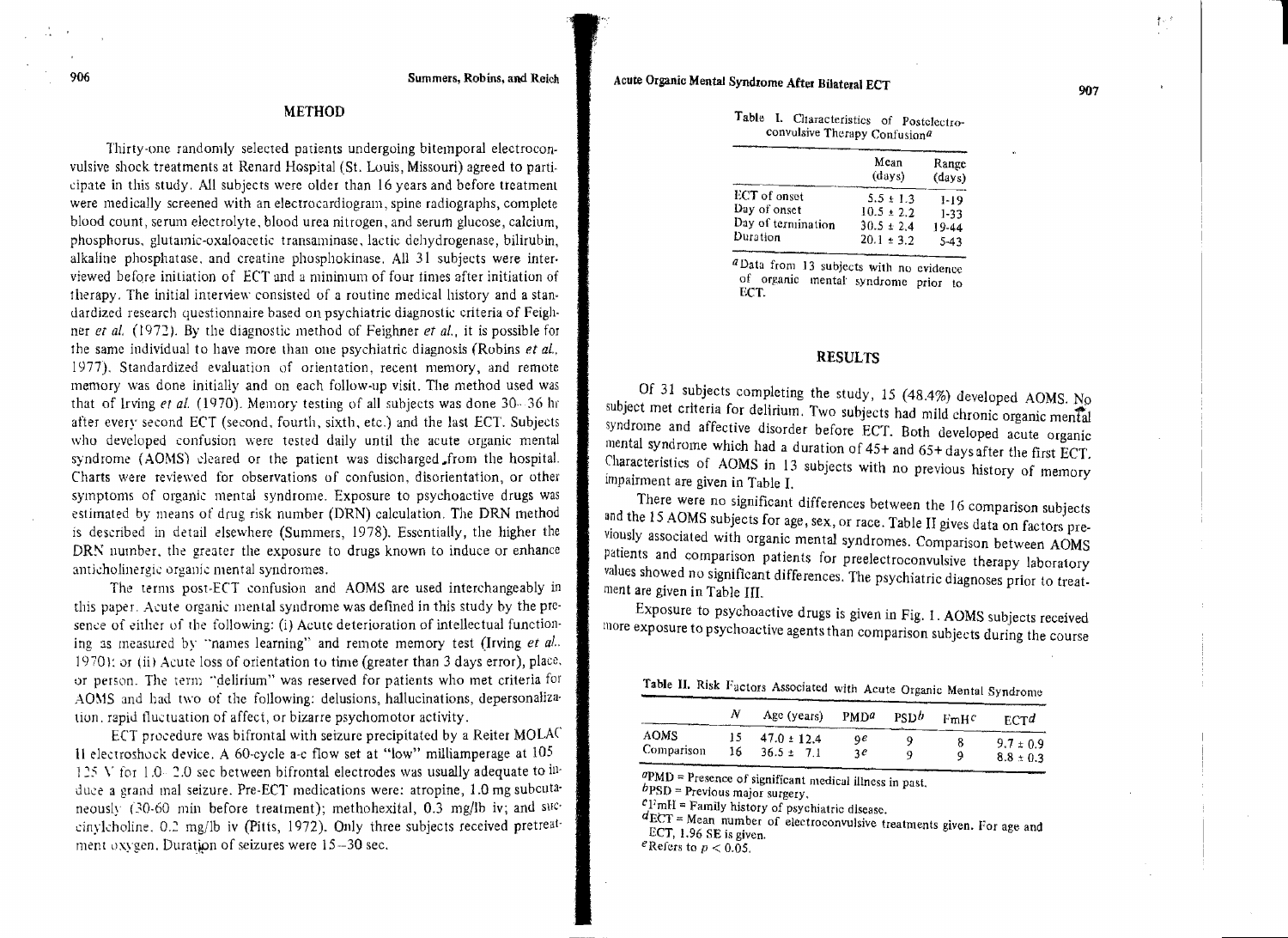| Diagnosis                               | AOMS <sup>h</sup> | Comparison |  |
|-----------------------------------------|-------------------|------------|--|
| Unipolar affective disorder (primary)   |                   |            |  |
| Unipolar affective disorder (secondary) |                   |            |  |
| Bipolar affective disorder (primary)    |                   |            |  |
| Bipolar affective disorder (secondary)  |                   |            |  |
| Antisocial personality                  |                   |            |  |
| Briquet's syndrome                      |                   |            |  |
| Anxiety neurosis                        |                   |            |  |
| Obsessive-compulsive neurosis           |                   |            |  |
| Alcohol abuse                           |                   |            |  |
| Drug abuse                              |                   |            |  |
| Schizophrenia                           |                   |            |  |
| Schizophrenia affective                 |                   |            |  |
| Chronic organic mental syndrome         |                   |            |  |
| Undiagnosed                             |                   |            |  |

Table **111.** Psychiatric Diagnosis of Comparison and Postclectroconvulsive Therapy Confusion Subjects (AOMS)<sup>a</sup>

 $d_p > 0.05$  (not significant) for all diagnoses.

AOMS subjects had 2 diagnoses, 5 comparison subjects had 2 diagnoses. I comparison subject had 3 diagnoses.

CPost-ECT confusion in these two subjects was markedly prolonged  $(sec text).$ 

of ECT. This difference reached significance of  $p < 0.05$  on days 5, 7, 14, 16, 18. and 19 after the initiation of ECT. .

#### DISCUSSION

Shortly after Cerletti and Bini (1938) described electroconvulsive therapy, the problem of memory deficit was recognized (Sherman et al., 1941; Stainbrook, 1946; Huston and Strother, 1948; Stone, 1947; Wilcox, 1949). Initially, memory deficit was felt to be a necessary side effect of electroconvulsive therapy 1959), Korin *et al.* (1956), Cronholm and Ottosson (1961), and Ottosson (1969: 1962: 1967) demonstrated that memory deficit after ECT was not necessary for clinical improvement. Since the recognition of electroconvulsive therapy induced memory deficit as a side effect, and since the advent of unilateral ECT, there have been many studies and reviews of post-ECT memory deficits (Cronholm and Molander, 1957; Cronholm and Blomquist, 1959; Fink. 1977: Halliday *et al..* 1970; Dornbush, 1972; Squire, 1974, 1975; Dornbush and Williams, 1974; Squire and Chace, 1975; Harper and Weins, 1975; Reichert *et al..* 1976; Squire *et al.,* 1975,1976; SmaIl *etal.,* 1977; D'Elia and Raotma, 1977: Squire and Stater, 1978; Frankel *et al.*, 1978). Few of these studies are pertinent to these data. as they concern only the single symptom of memory deficit, and many of these studies concern only effects immediately after ECT. The symptom of memory disturbance is an integral part of AOMS, but it is pos-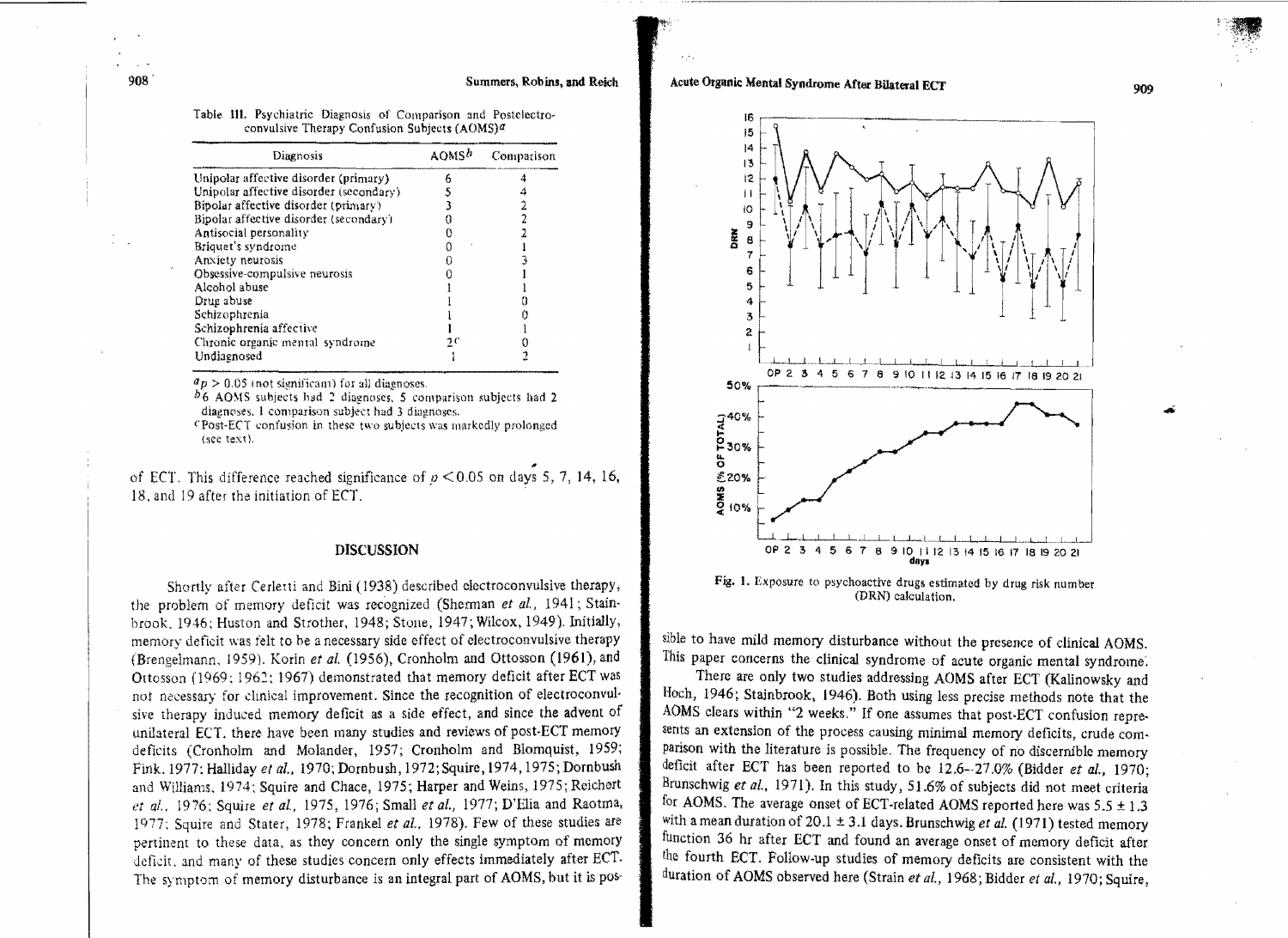# Acute Organic Mental Syndrome After Bilateral ECT



Fig. 1. Exposure to psychoactive drugs estimated by drug risk number (DRN) calculation.

sible to have mild memory disturbance without the presence of clinical AOMS. This paper concerns the clinical syndrome of acute organic mental syndrome:

There are only two studies addressing AOMS after ECT (Kalinowsky and Hoeh, 1946; Stainbrook, 1946). Both using less precise methods note that the AOMS clears within "2 weeks." If one assumes that post·ECT confusion represents an extension of the process causing minimal memory deficits, crude com. parison with the literature is possible. The frequency of no discernible memory deficit after ECT has been reported to be 12.6-27.0% (Bidder *et al.,* 1970; Brunschwig *et al.,* 1971). In this study, 51.6% of subjects did not meet criteria for AOMS. The average onset of ECT-related AOMS reported here was  $5.5 \pm 1.3$ with a mean duration of 20.1 ± 3.1 days. Brunschwig *et al.* (1971) tested memory fUnction 36 hr after ECT and found an average onset of memory deficit after the fourth ECT. Follow-up studies of memory deficits are consistent with the duration of AOMS observed here (Strain *et al., 1968; Bidder et al., 1970; Squire,*  ..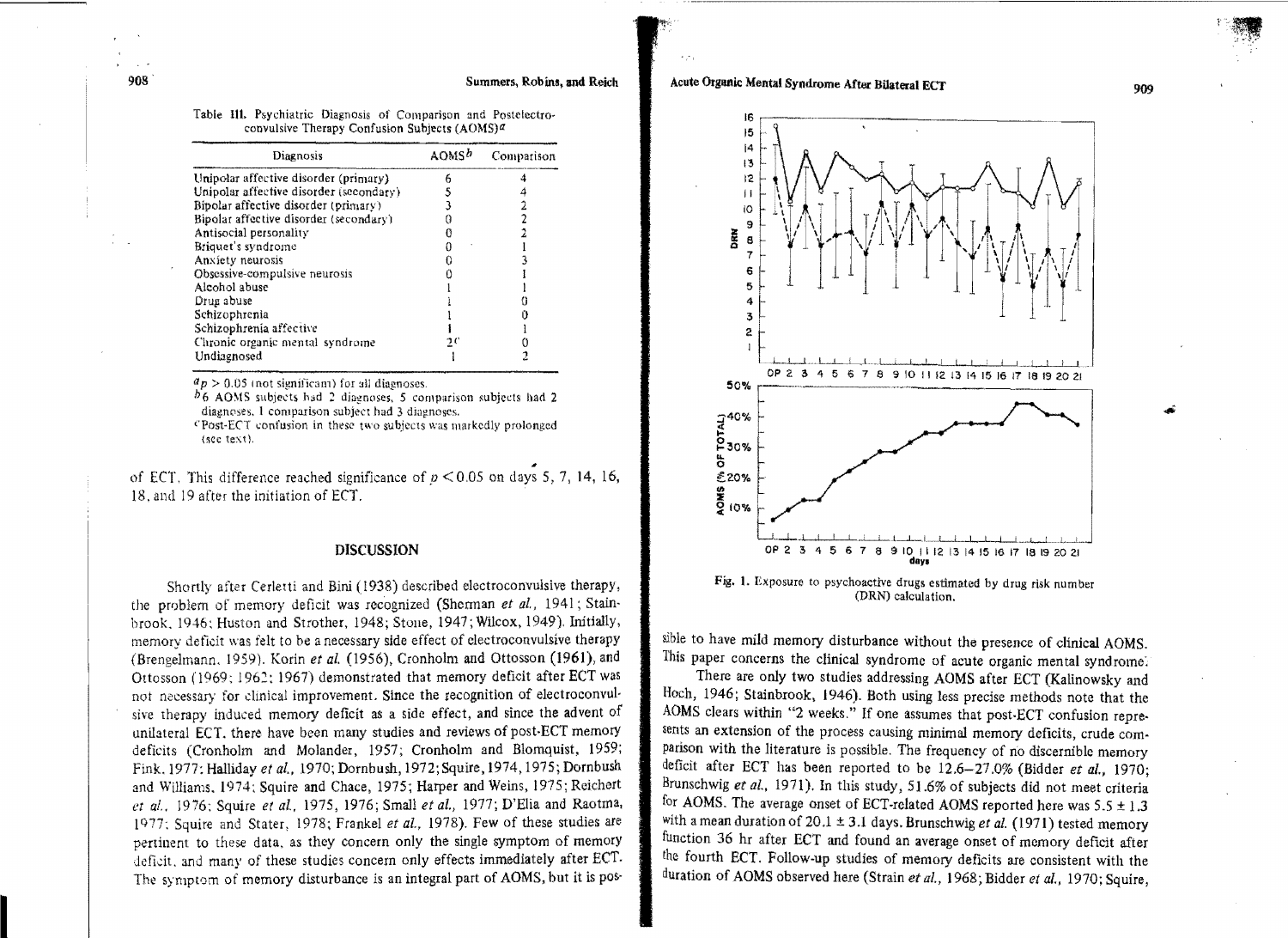#### Summers, Robins, and Reieh

and Chace, 1975; Squire et al., 1976). Squire and associates demonstrated memory deficits 12 days after completion of ECT, but not at  $6-9$  month follow-up (Squire, 1975; Squire *et al..* 1976). Strain *et al.* (1968) and Brunschwig *et al.*   $(1971)$  noted a trend of improvement in recent memory between the last ECT and 10 days of follow-up. Follow-up of these patients at 30 days and 1 year showed memory to be better than pre-ECT testing (Bidder *et al.*, 1970).

The etiology of post-ECT confusion is elusive. Holmberg  $(1953)$  postulated anoxia as a cause in unmodified ECT. Ottosson (1960) proposed that excessive electrical current was causal. Others have proposed psychologic phobic reactions as causal U. Wortis. personal communication). It is known that other forms of AOMS are associated with drug toxicity, increasing age, preexisting chronic organic mental syndromes, and prior major medical problems (Summers and Reich. 1979).

In this study, there were no apparent significant differences in environmental factors. demographic data, number of treatments, and pre-ECT laboratory studies. There was definite association between prior medical illness and probable association with prior chronic organic mental syndromes.

The finding of higher drug exposure in AOMS subjects is of theoretical and possibly practical interest. Drachman (1977) has postulated that memory is a function of central nervous system cholinergic neurons and that acute memory loss represents dysfunction of these neurons or an anticholinergic state. The DRN data would support this theory, because high DRN values reflect increased exposure to anticholinergic drugs (Summers, 1978). It seems unlikely that anticholinergic drugs alone are responsible for the AOMS seen in this study. The DRN values noted here are considerably less than that noted in other types of AOMS (Summers. 1978: Summers and Reich, 1979). Further, convulsive ther· apy alone is known to cause AOMS. Anticholinergic drugs, then, may only be contributory to AOMS after ECT.

If Drachman's hypothesis is correct, ECT itself should exert an anticholinergic effect. The effect of ECT on neurotransmitters has been reviewed by Essman (1973). In this review, there is evidence that ECT induces rupture or increased permeability of presynaptic vesicles containing bound acetylcholine, The liberated acetylcholine is reflected by elevation of extracellular acetylcholine after ECT. Because of reduced availability of "bound" intracellular acetylcholine. ECT may cause a synaptic acetylcholine deficit. If this hypothesis is correct, anticholinesterase drugs may improve or reverse AOMS after ECT. Further. the incidence of AOMS after ECT could be reduced by minimizing psychoactive drug exposure during ECT.

#### REFERENCES

Bidder. T. G., Strain, J. J., and Brunschwig, L. (1970). Bilateral and unilateral ECT: Followup study and critique. *Am. J. Psychiat.* 127: 737.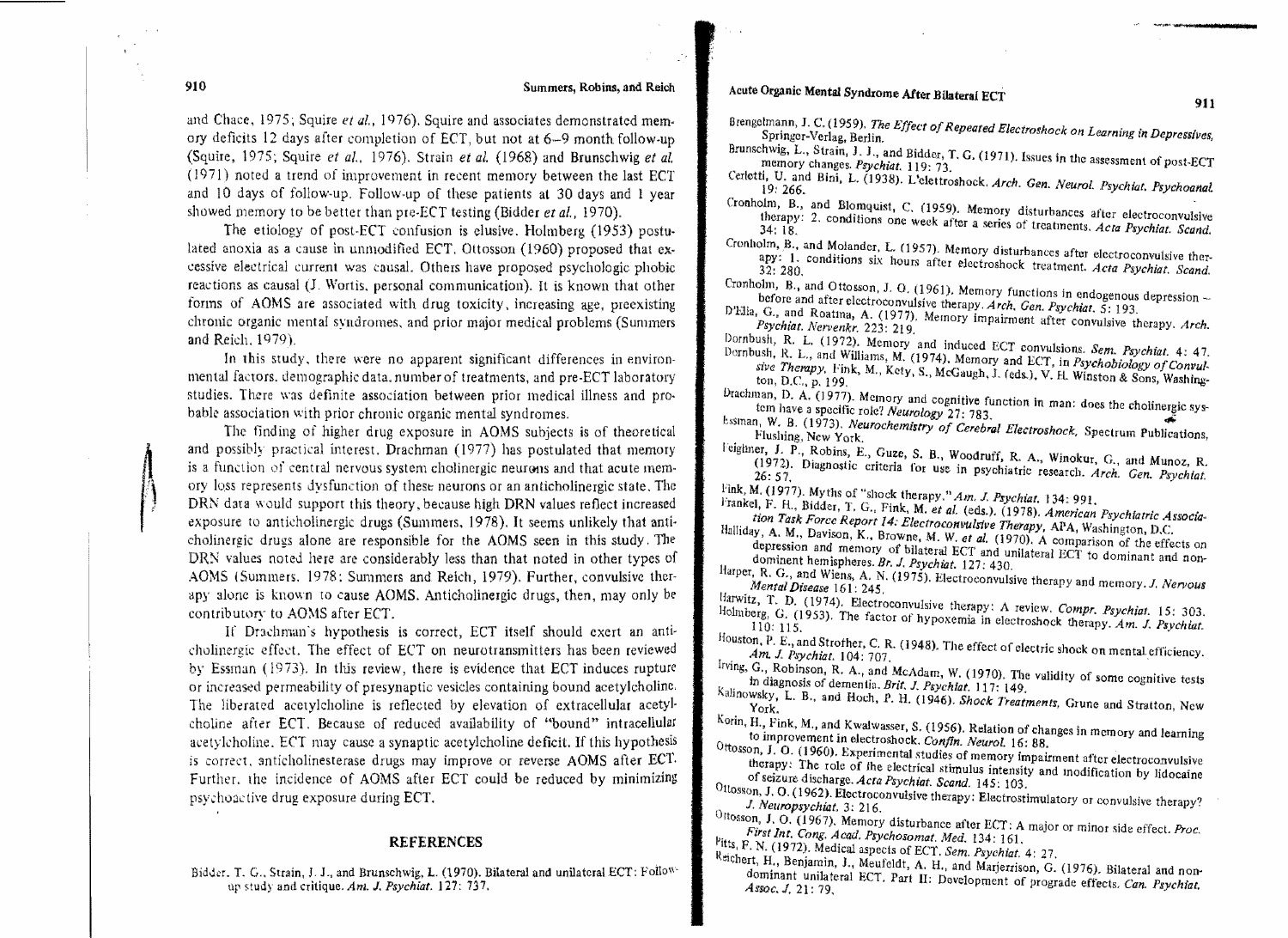# Acute Organic Mental Syndrome After Bilateral ECT

- Brengelmann, J. C. (1959). *The Effect of Repeated Electroshock on Learning in Depressives*,<br>Springer-Verlag, Berlin.
- Brunschwig, L., Strain, J. J., and Bidder, T. G. (1971). Issues in the assessment of post-ECT memory changes. Psychiat. 119: 73.
- U, and Bini, L. (1938). L'elettroshock. *Arch. Gen. Neurol. Psychiat. Psychoanal.*<br>19: 266, **266**
- Cronholm, B., and Blomquist, C. (1959). Memory disturbances after electroconvulsive therapy: 2. conditions one week after a series of treatments. *Acta Psychiat. Scand.*
- Cronholm, B., and Molander. L. (195 7), Memory disturbances after electroconvulsive therapy: 1. conditions six hours after electroshock treatment. *Acta Psychiat. Scand.*
- Cronholm, B., and Ottosson, J. O. (1961), Memory functions in endogenous depression  $\sim$ before and after electroconvulsive therapy. *Arch. Gen. Psychiat.* 5: 193,
- D'Elia, G., and Roatina, A. (1977). Memory impairment after convulsive therapy. Arch. *Il'hiot, Nervenkr.* 223: 219.
- Dornbush, R. L. (1972). Memory and induced ECT convulsions. *Sem. Psychiat.* 4: 47. sive *Therapy, Fink, M., Kety, S., McGaugh, J. (eds.), V. H. Winston & Sons, Washing ton, D.C., p. 199.* R. L., and WiUiams, M. (1974). Memory and EtT, in *P.fychobiology a/Convul-*
- Drachman, D. A. (1977). Memory and cognitive function in man: does the cholinergic sys-<br>tem have a specific role? Neurology 27: 783 tem have a specific role? *Neurology* 27: 783,
- tssinan, W. B. (1973). *Neurochemistry of Cerebral Electroshock*, Spectrum Publications, Flushing, New York,
- l'eighner, J. P., Robins, E., Guze, S. B., Woodruff, R. A., Winokur, G., and Munoz, R. (I 972). Diagnostic criteria for Use in psychiatric research. *Arch. Gen. Psychict.* 26: 57.
- Fink, M. (1977). My ths of "shock therapy." *Am. J. Psychiat.* 134: 991.
- F. H., Bidder, T. G., Fink., M. *et al.*  (cds,). (1978), *American Psychiatric Association Task Force Report*  14: *Electroconvulsive Therapy,*  AP A, Washington, D,C,
- $A$ .  $M$ ., Davison, K., Browne, M. W. et al. (1970). A comparison of the effects on depression and memory of bilateral ECT and unilateral ECT to dominant and non-<br>dominent hemispheres. Br. J. *Psychiat.* **127: 430**.
- Harper, R. G., and Wiens, A. N. (1975). Electroconvulsive therapy and memory. J. *Nervous Menta/Disease* 161: 245.
- Harwitz, T. D. (1974). Electroconvulsive therapy: A review. *Compr. Psychiat.* 15: 303.
- Holmberg, G. (1953). The factor of hypoxemia in electroshock therapy. *Am. J. Psychiat.*
- P. E., and Strother. C. R. (I 948). The effect of electric shock on mentaLeftlciency. J. *Psychiot.* 104: 707.
- Irving, G., Robinson, R. A., and McAdam, W. (1970). The validity of some cognitive tests In diagnosis of dementia. *Brit. J. Psychiat.* 117: 149.
- Radnowsky, L. B., and Hoch, P. H. (1946). *Shock Treatments*, Grune and Stratton, New York.
- Korin, H., Fink, M., and Kwalwasser, S. (1956). Relation of changes in memory and learning to improvement in electroshock. *Confin. Neurol.* 16: 88. .
- Ottosson, J. O. (1960). Experimental studies of memory impairment after electroconvulsive therapy: The role of the electrical stimulus intensity and modification by lidocaine of seizure discharge, *Acra Psychiot. Scand,* 145: 103.
- Ottosson, J. O. (1962). Electroconvulsive therapy: Electrostimulatory or convulsive therapy?<br>*J. Neuropsychiat.* 3: 216.
- Ottosson, J. O. (1967), Memory disturbance after ECT: A major or minor side effect. Proc. First Int. Cong. Acad. Psychosomat. Med. 134: 161.
- <sup>Pitts</sup>, F. N. (1972). Medical aspects of ECT. Sem. Psychiat. 4: 27.
- Reichert, H., Benjamin, J., Meufeldt, A. H., and Marjerrison, G. (1976). Bilateral and nondominant unila teral HCT. Part II: Develo pment of prograde effects. *Can. Psychiat, Assoc.J.* 21: 79,